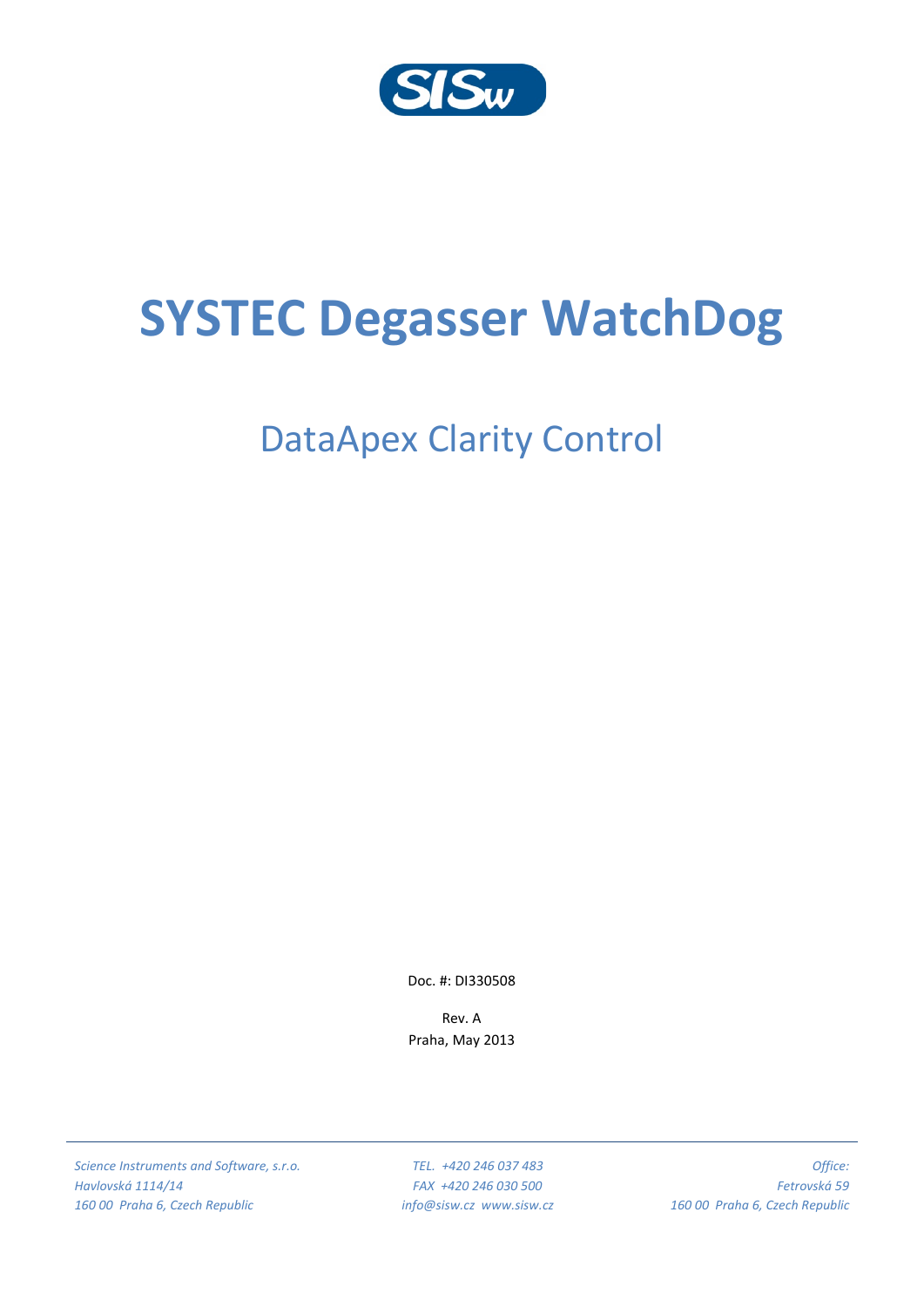# <span id="page-1-0"></span>TABLE OF CONTENTS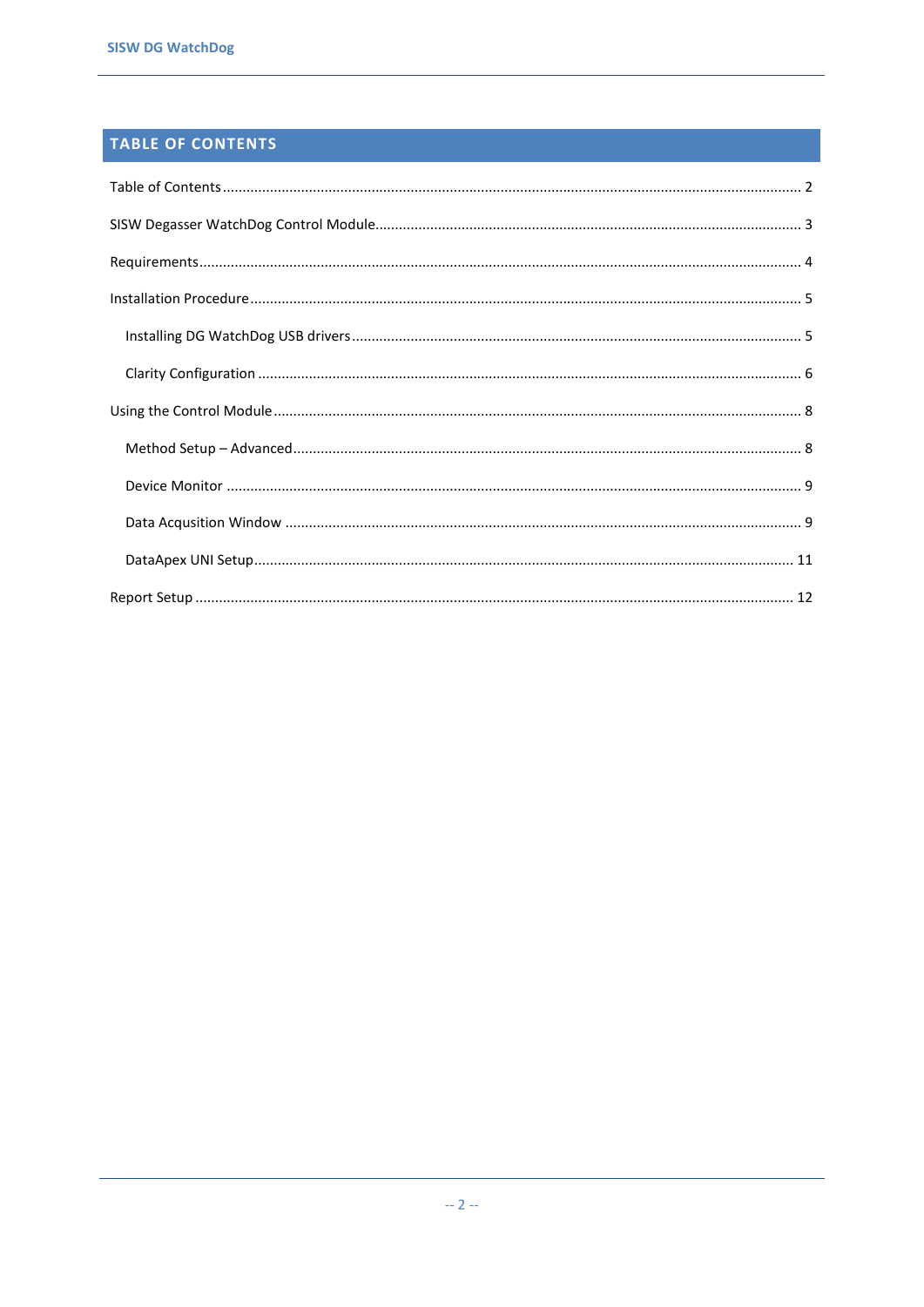#### <span id="page-2-0"></span>**SISW DEGASSER WATCHDOG CONTROL MODULE**

This manual describes the setting of Science Instruments and Software **Systec Degasser WatchDog** (*DG WatchDog*, USB degasser interface). The control module continuous monitoring of vacuum level in connected membrane degasser.

Supported are all degassers produced by SYSTEC® (part of IDEX Health & Science LLC) equipped by validation output, including OEM versions. The DG WatchDog device is powered and communicates via computer USB interface.



Direct control means that the vacuum measuring activity is fully controlled from Clarity environment. Measured vacuum data may be permanently stored in the measured chromatograms.

The control is performed via the UNI Ruby control module and SISW DG WatchDog profile.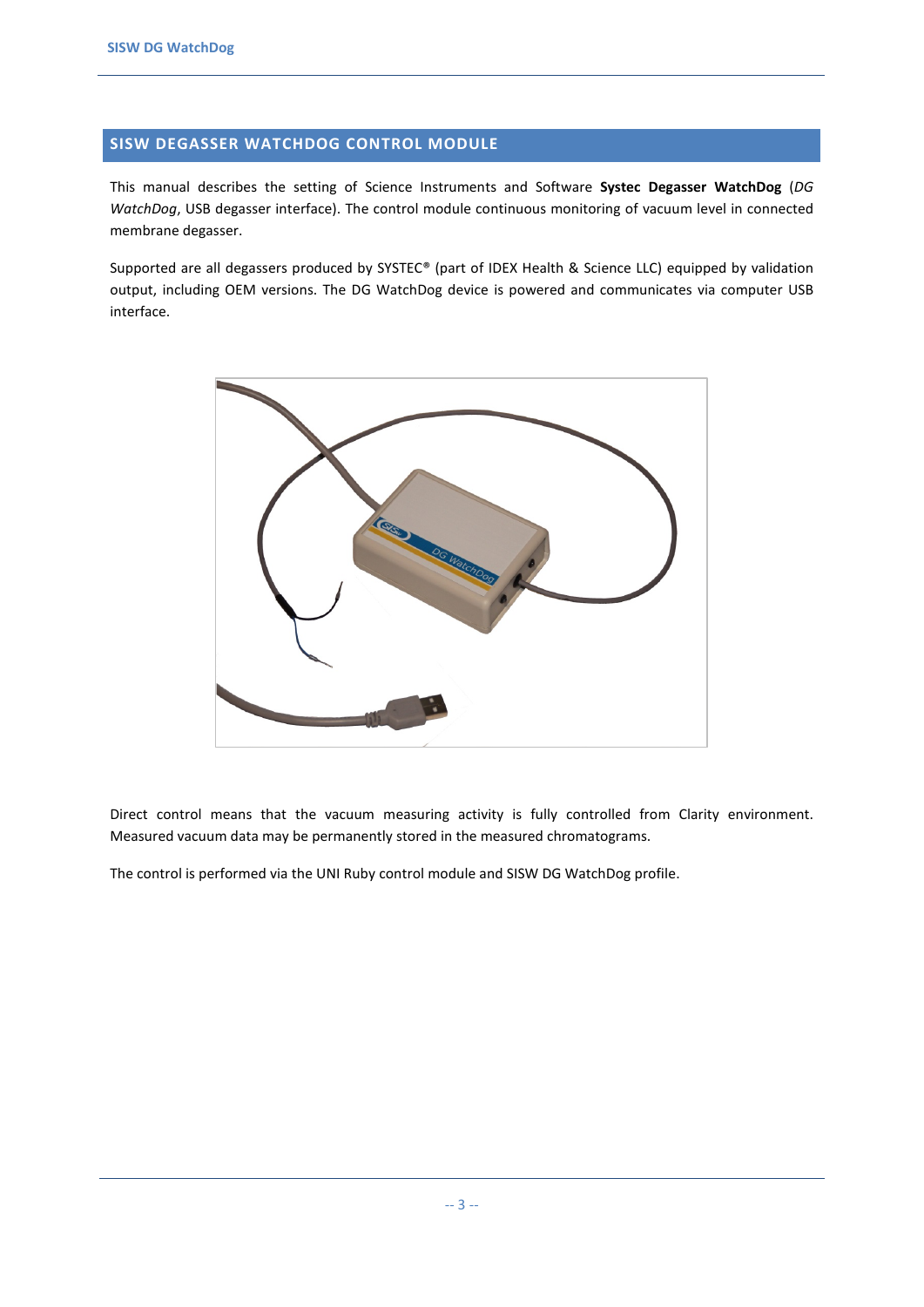# <span id="page-3-0"></span>**REQUIREMENTS**

- Clarity installation package with appropriate control license (P/N A24 LC Control)
- Free USB port in the PC
- DG WatchDog Installation CD with USB drivers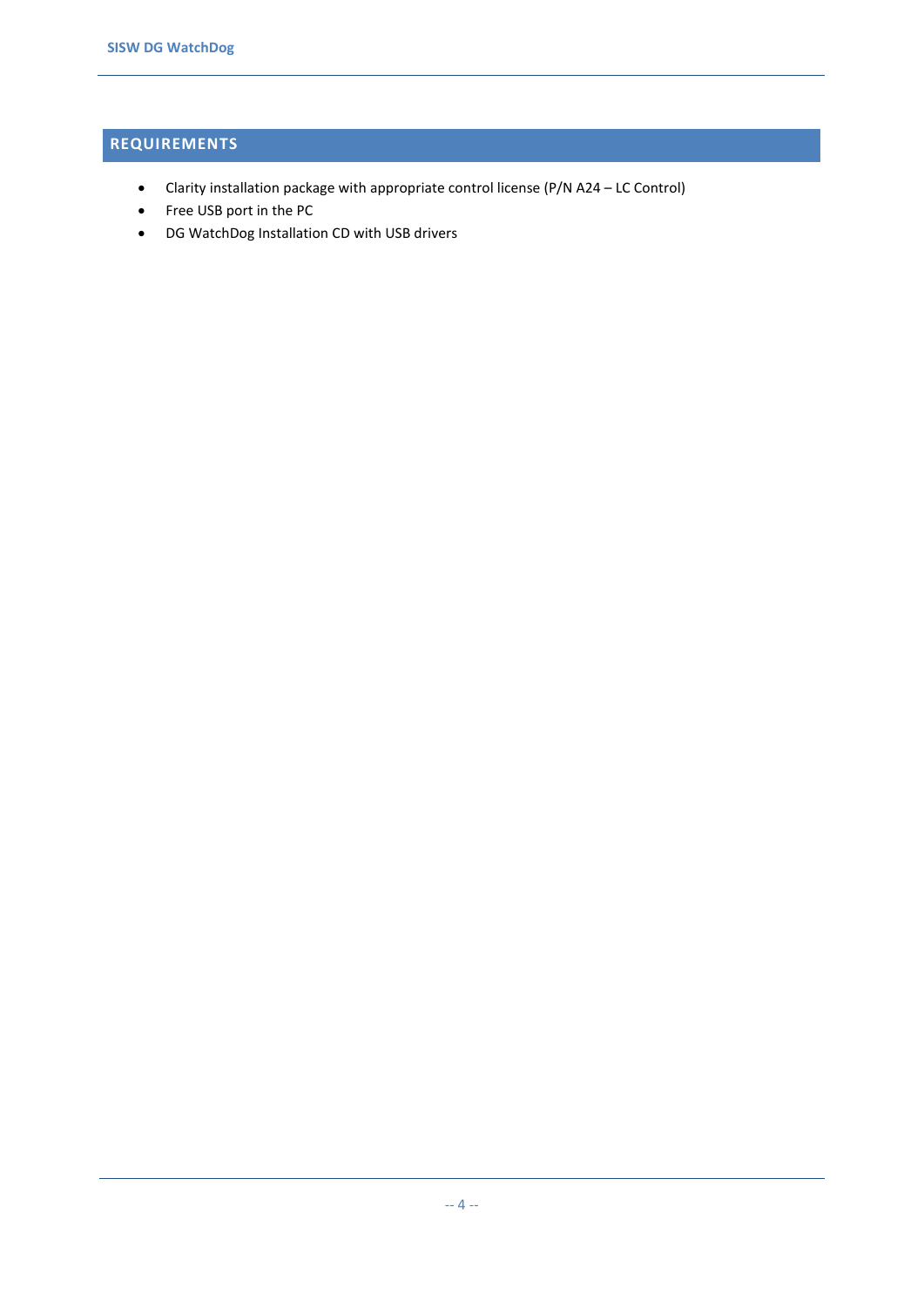## <span id="page-4-0"></span>**INSTALLATION PROCEDURE**

Following chapter describes installation of DG WatchDog USB drivers followed by Clarity system configuration.

#### <span id="page-4-1"></span>INSTALLING DG WATCHDOG USB DRIVERS

Installation of USB drivers should be performed prior to connection of device to the computer. To install the drivers, insert the software CD into drive on your computer. The installation process will normally start automatically. If the auto play function is disabled, run setup.exe from the root folder of CD. Then follow the instruction of the software installer.

Now connect the DG WatchDog to a spare USB port on computer. The installation of USB drivers will be finalized within a minute.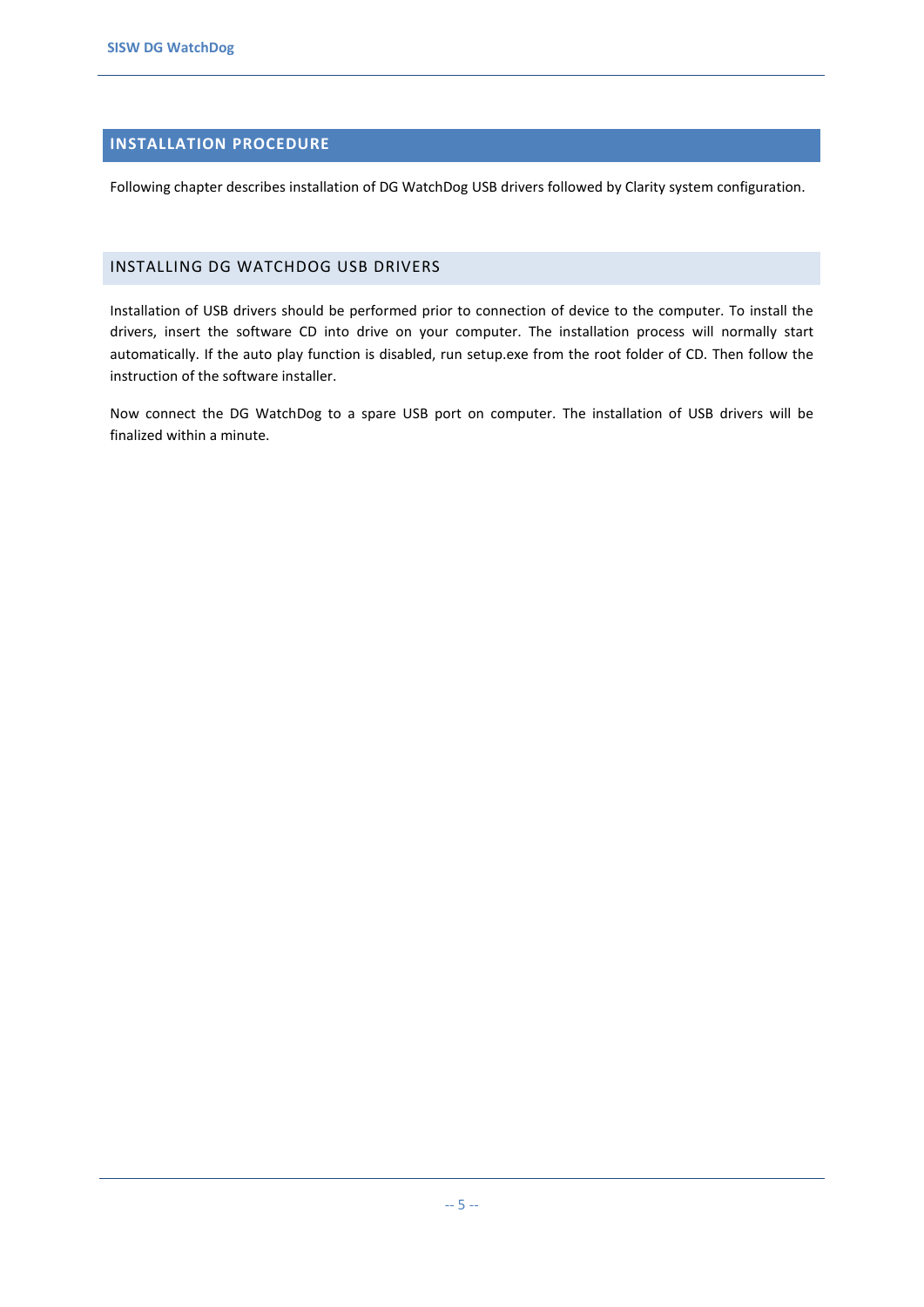#### <span id="page-5-0"></span>CLARITY CONFIGURATION

- Start the Clarity by clicking on its icon on the desktop.
- Invoke the *System Configuration* dialog from Clarity window using **System|Configuration command**.
- Click the *Add…* button (**1**) on System Configuration window to invoke the *Available Control Modules dialog.*

| <b>System Configuration</b>                                                                    | $\mathbf{x}$                                                                                                     |
|------------------------------------------------------------------------------------------------|------------------------------------------------------------------------------------------------------------------|
| <b>Setup Control Modules</b>                                                                   | $\vert 1 \vert$<br>÷<br>Number of Instruments:<br>$6\phantom{1}6$                                                |
| Used<br>$\bigcirc$ AS                                                                          | AA Instrument 1<br>$\parallel$ strument 2 $\times$ Instrument 3 $\times$ Instrument 4 $\parallel$<br>$\mathbb X$ |
| <b>∩</b> LC<br>$\Box$ GC<br><b>Detector</b><br><b>O</b> MS                                     | <b>Instrument Type</b><br>LC.<br>Instrument 1<br>▼<br>Name                                                       |
| <b>Balance</b><br><b>Thermostat</b>                                                            | Image for Opened Instrument<br>Image for Closed Instrument                                                       |
| <b>D</b> Valve<br>Fraction Collector<br>5<br>Capillary<br>Electroprioresis<br><b>Auxiliary</b> | Õ                                                                                                                |
| 白 <b>DG</b> WatchDog<br><u>ିତ୍ର Degasser</u><br>Instrument<br>WatchDog<br>$\mathbf{1}$         | 8                                                                                                                |
|                                                                                                | From<br><b>B</b> AS<br>$--$ >                                                                                    |
|                                                                                                | m LC<br>Detector<br>n MS                                                                                         |
|                                                                                                | <---<br>Thermostat<br>$\overline{7}$<br><b>Nalve</b>                                                             |
|                                                                                                | <b>Confection Collector</b><br>$\,<\,<$<br><b>Auxiliary</b>                                                      |
|                                                                                                | Q Degasser WatchDog<br>DG WatchDog                                                                               |
|                                                                                                | <b>Number</b><br><b>Device</b>                                                                                   |
|                                                                                                | Ext. Start Dig. Input:                                                                                           |
|                                                                                                | Ready Dig. Output:<br>$\overline{\mathbf{v}}$                                                                    |
| Add<br>About<br>Setup<br>lemove                                                                | OK<br>Help<br>Cancel                                                                                             |

| Name                                             | Status    | Vendor            | Comment                                         | Module Info              |
|--------------------------------------------------|-----------|-------------------|-------------------------------------------------|--------------------------|
| m<br><b>Balance</b><br>3<br>$\Box$<br>Thermostat |           |                   |                                                 |                          |
| decko-2000                                       | installed | Cluzeau           | <b>UNI Ruby script</b>                          |                          |
| Croco-Cil                                        | installed | Cluzeau           | <b>UNI Ruby script</b>                          |                          |
| Igloo-Cil                                        | installed | Cluzeau           | <b>UNI Ruby script</b>                          |                          |
| ц.<br>UNI Ruby                                   | nstalled  | <b>DataApex</b>   |                                                 |                          |
| LCO 102                                          | installed | Fcom              | <b>UNI Ruby script</b>                          |                          |
| <b>605 COC</b>                                   | installed | LabAlliance       | UNI Ruby script                                 |                          |
| <b>USTURD</b>                                    | installed | <b>OmniSeparo</b> | <b>UNI Ruby script</b>                          | <b>Under Development</b> |
| CH3000                                           | installed | Recipe            | <b>UNI Ruby script</b>                          | <b>Under Development</b> |
| t,<br>SICO-100                                   | installed | SISw              | SICO-100, SICO-200 - UNI R Under Development    |                          |
| 靍<br>$K-7$                                       | installed | Techlab           | <b>UNI Ruby script</b>                          |                          |
| BB CTC 100                                       | installed | Watrex            | <b>UNI Ruby script</b>                          |                          |
| <b>A</b> Valve                                   |           |                   |                                                 |                          |
| <b>E</b> VI Fraction Collector                   |           |                   |                                                 |                          |
| 'nи<br>CHF122SC                                  | installed | <b>Advantec</b>   | <b>UNI Ruby script</b>                          | <b>Beta</b> version      |
| 丽<br>FC GP                                       | installed | <b>DataApex</b>   | General Purpose Fraction Coll Under Development |                          |
| E.<br>203B                                       | installed | Gilson            | <b>UNI Ruby script</b>                          |                          |
| ū<br>204                                         | installed | Gilson            | <b>UNI Ruby script</b>                          |                          |
| ē<br>Rheodyne Valve si installed                 |           | Rheodyne          | <b>UNI Ruby script</b>                          | <b>Under Development</b> |
| ų,<br>Foxy 200                                   | installed | Teledyne ISCO     | Foxy 200 - UNI Ruby script                      | <b>Under Development</b> |
| Foxy Rx                                          | installed | Teledyne ISCO     | Foxy R1, Foxy R2 - UNI Ruby                     | Beta version             |
| Upchurch Valve se installed                      |           | Upchurch          | <b>UNI Ruby script</b>                          | <b>Under Development</b> |
| Valco Valve set as installed                     |           | <b>VICI Valco</b> | <b>UNI Ruby script</b>                          | <b>Beta</b> version      |
| Fraction Collector II installed                  |           | Waters            | <b>UNI Ruby script</b>                          | <b>Beta</b> version      |
| eillary Electroph<br>$2a - b - b = -$            |           |                   |                                                 |                          |
|                                                  |           | m.                |                                                 |                          |
|                                                  |           |                   |                                                 |                          |

• Specify the search filter "RUBY" (**2**)..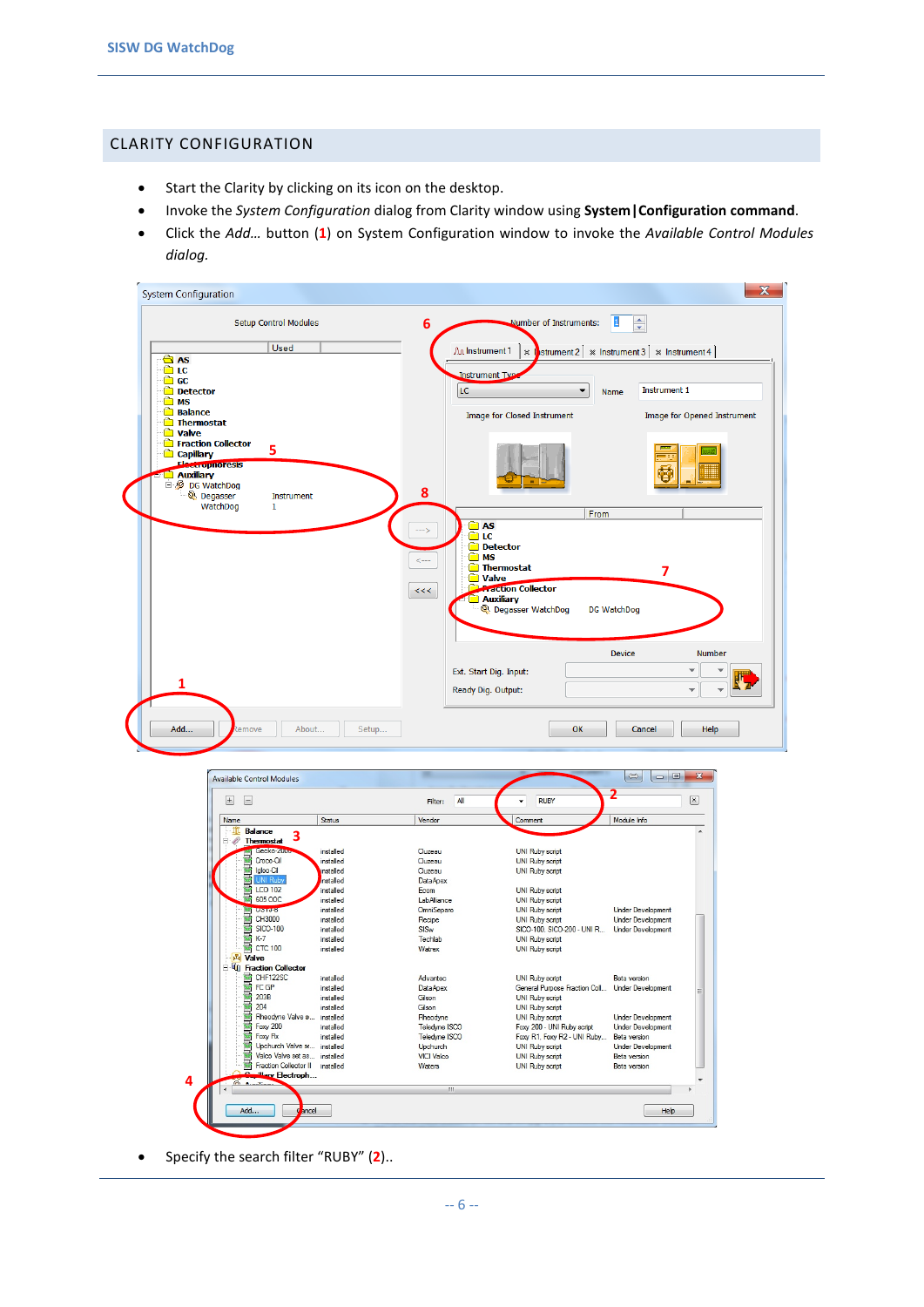- Select the correct item (**3**) and click the *Add* button (**4**).
- The DataApex UNI Setup dialog will appear.

| DataApex UNI Setup | $\mathbf{x}$                       |
|--------------------|------------------------------------|
| Ruby Script:       | $\ddot{\phantom{a}}$<br>Autodetect |
| Property           | Value                              |
|                    |                                    |
|                    | Cancel<br>Help<br>OK               |

- Set desired Ruby Script for USB pH Monitor. The correct SISwSystecDegasserInterface.RB script for DG WatchDog can be found in the *Utils\Uni Drivers\SISW\* folder (accessible through the button) of the Clarity root directory.
- Select the correct DG WatchDog from *Port* drop down box.
- You might want to change *Device Name* for the DG WatchDog device.
- The DG WatchDog item (**5**) will appear in the *Auxiliary* section of *Setup Control Modules* list.
- Select desired instrument tab (**6**).
- Drag the *DG WatchDog* item from the *Setup Control Modules* list on the left side to the list of desired modules on the right side (**7**). You can use the **--->** button (**8**) alternatively.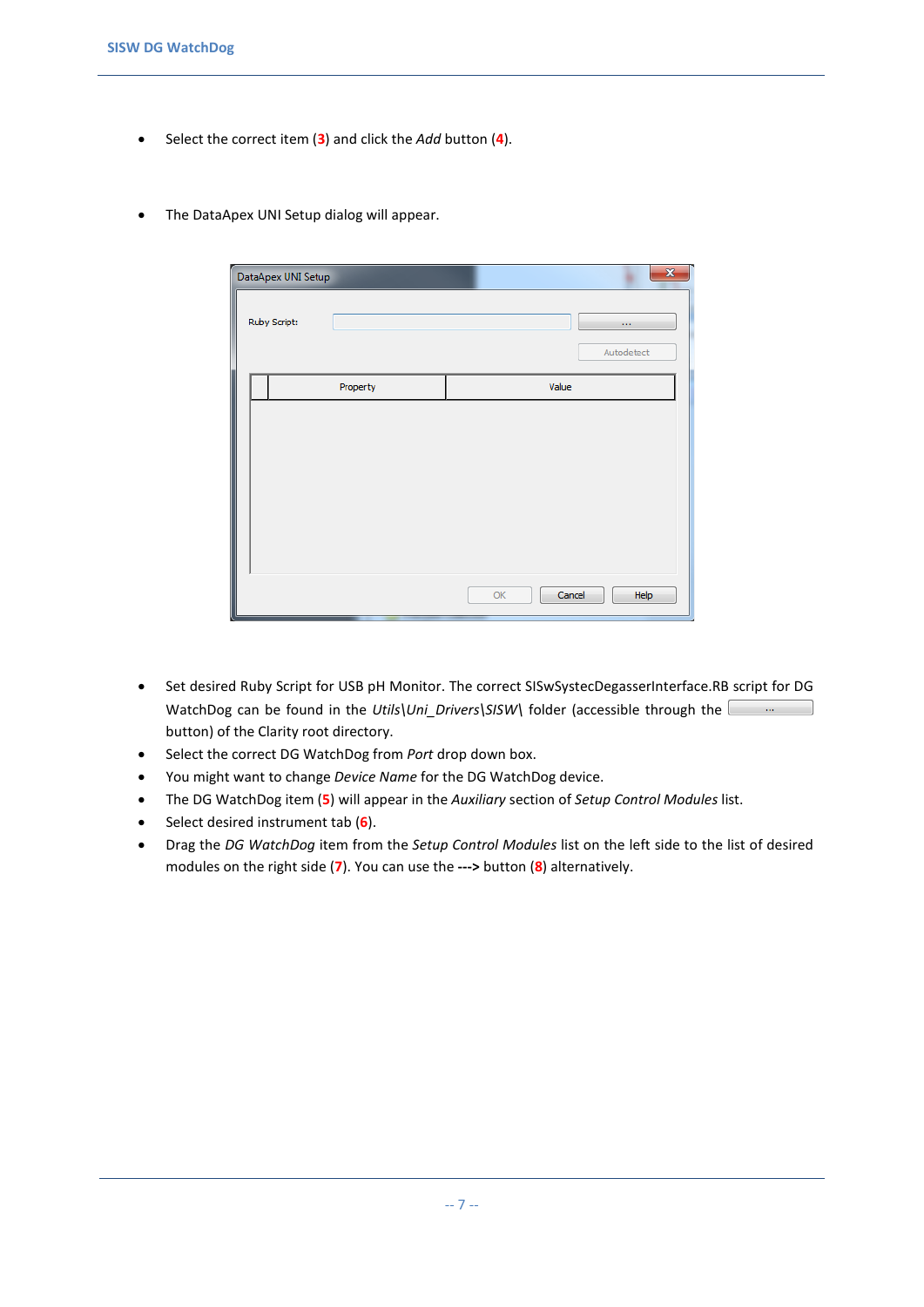### <span id="page-7-0"></span>**USING THE CONTROL MODULE**

No additional tab is created in the *Method Setup* dialog when DG WatchDog is installed. New item is available in the *Auxiliary Signal* list on the *Advanced* tab of Method setup dialog. The DG WatchDog section is created in the *Device Monitor* window.

#### <span id="page-7-1"></span>METHOD SETUP – ADVANCED

New auxiliary signal (mm Hg) is now available on the *Advanced* tab of *Method Setup* dialog. Checking the *Store* checkbox enables displaying vacuum level auxiliary signal in the *Data Acquisition* window. Vaccum (mm Hg) data will be stored in the measured chromatograms.

| Subtraction                             |                         |                            |        |       |  |  |
|-----------------------------------------|-------------------------|----------------------------|--------|-------|--|--|
| Chromatogram                            | [None]                  |                            |        |       |  |  |
| Matching                                | No Change               |                            |        |       |  |  |
|                                         | Set                     |                            | None   |       |  |  |
| <b>Column Calculations</b>              |                         |                            |        |       |  |  |
|                                         | <b>Unretained Time</b>  | 0                          | [min.] |       |  |  |
|                                         | Column Length           | 50                         | [mm]   |       |  |  |
|                                         |                         | <b>Statistical Moments</b> |        |       |  |  |
|                                         |                         | O From Width at 50%        |        |       |  |  |
|                                         | <b>Auxiliary Signal</b> |                            |        | Store |  |  |
| mm Hg Degasser WatchDog<br>$\mathbf{1}$ |                         |                            |        | ⊽     |  |  |
|                                         |                         |                            |        |       |  |  |
| $\overline{\mathcal{A}}$<br>HL.         |                         |                            |        | Þ     |  |  |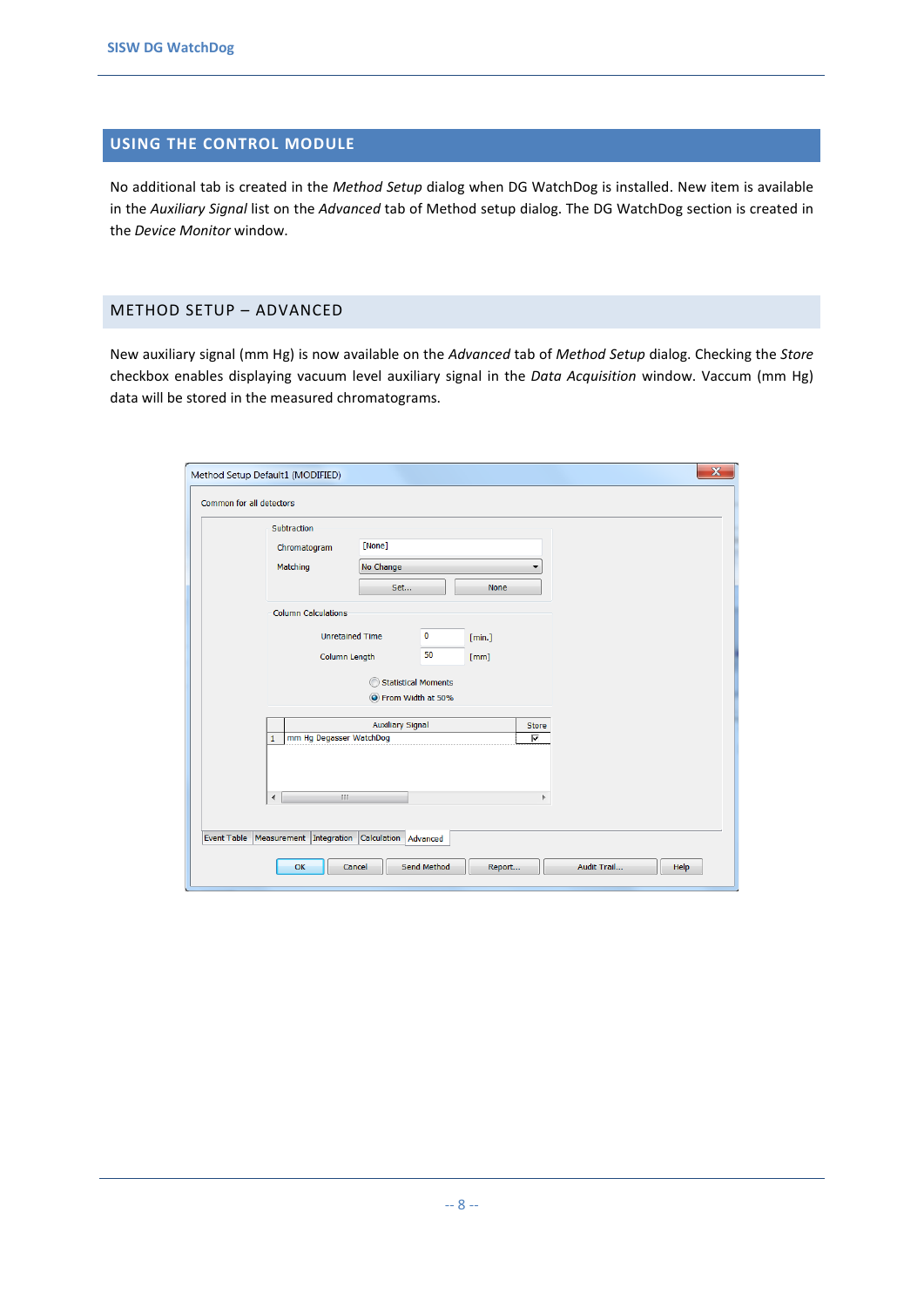#### <span id="page-8-0"></span>DEVICE MONITOR

**Monitor|Device Monitor** command from the Instruments window invokes the *Device Monitor* window with actual DG WatchDog status. The *Vacuum [mm Hg absolute]* value is continuously the updated. The module will become ready only if vacuum level is between 10 to 100 mm Hg. The vacuum level for normal operation is approximately 50 mm Hg.

| <b>CO</b> Instrument 1 - Device Monitor              | $\overline{\phantom{a}}$             |
|------------------------------------------------------|--------------------------------------|
| Eile Control View Window Help A ii E S t L & @ 7 8 0 |                                      |
| <b>I</b> oG WatchDog                                 | Not Ready (Method has not been sent) |
| Property                                             | Value                                |
| Vacuum [mm Hg absolute]                              | 760                                  |
| For Help, press F1                                   |                                      |

#### <span id="page-8-1"></span>DATA ACQUSITION WINDOW

When enabled in the *Method Setup* dialog – *Advanced* tab, auxiliary signal *mm Hg* is displayed in the *Data Acquisition* window. Axis range for *mm Hg* signal can be set in the Axes Range dialog. Axes Range dialog will be invoked by View|Set Axes Ranges… in the Data Acquisition window. When *Auto* checkbox is checked, the vacuum value signal axis range starts at a minimal value and enlarges according to the signal change. When unchecked, the axis range is fixed to the entered values.

| Axes Ranges                |          |                |          | $\mathbf x$ |
|----------------------------|----------|----------------|----------|-------------|
| <b>Common Settings</b>     |          |                |          |             |
|                            |          | Fixed          | Floating | ▲           |
|                            | From     | To             | Range    |             |
| <b>Time Axis</b>           | $0$ min. | 5 min.         | 2 min.   |             |
| <b>Signal Axis</b>         | $-10$ mV | 10000 mV       | 5 mV     | Ξ           |
|                            |          |                |          |             |
| <b>Individual Settings</b> |          | Fixed          | Floating | ۸           |
|                            | From     | T <sub>o</sub> | Range    |             |
| $DEMO - 1$                 | $-10$ mV | 10 mV          | 10 mV    |             |
| <b>Auxiliary Signals</b>   |          |                |          |             |
|                            | From     | To             | Auto     | ۸           |
| mm Hg Degasser WatchDog    |          |                | ⊽        |             |
|                            |          |                |          | Ξ           |
| OK<br>Cancel               |          | Help           |          |             |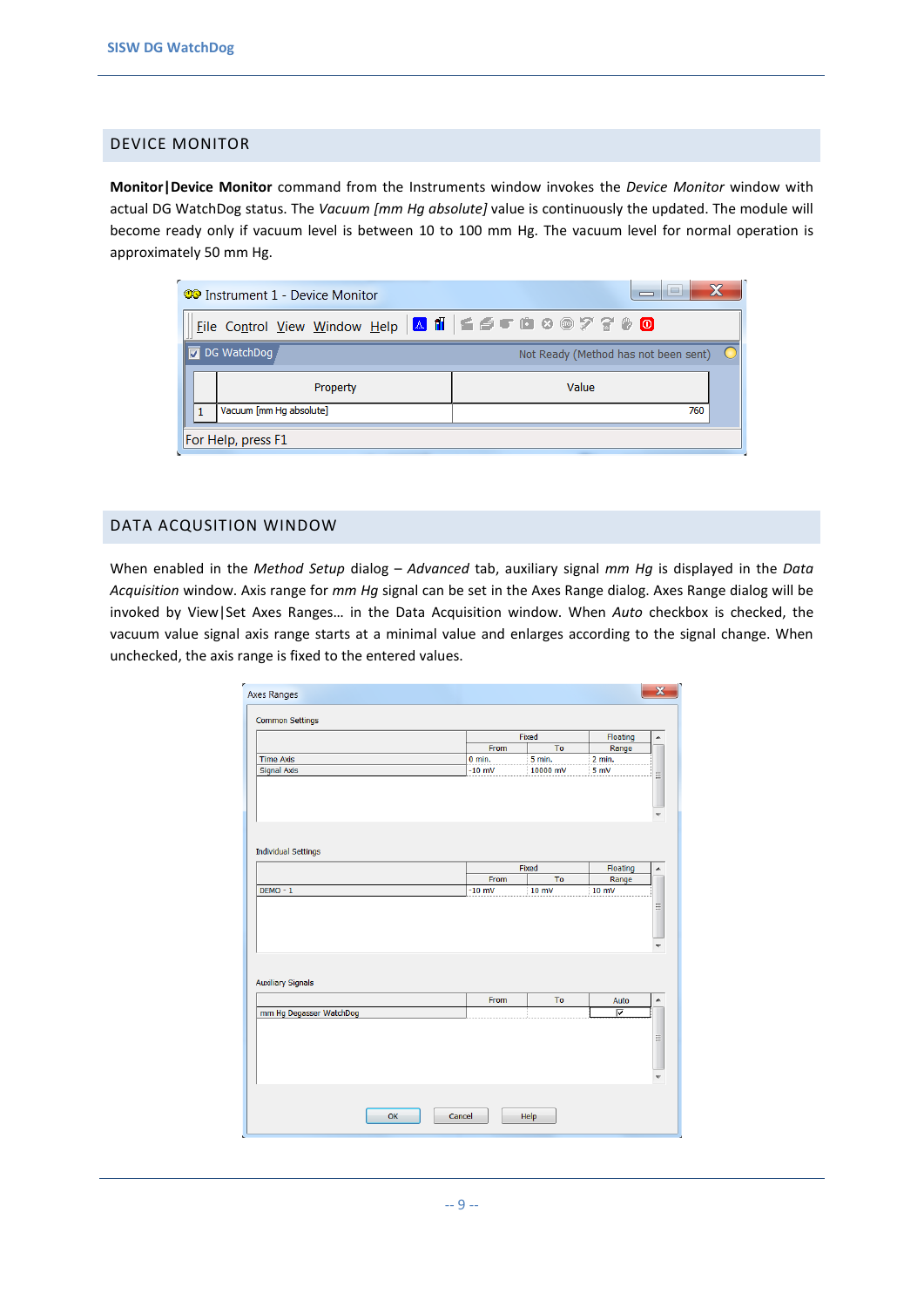mm Hg (vacuum level) signal provided by DG WatchDog is then displayed in the *Data Acquisition* window of the appropriate instrument.

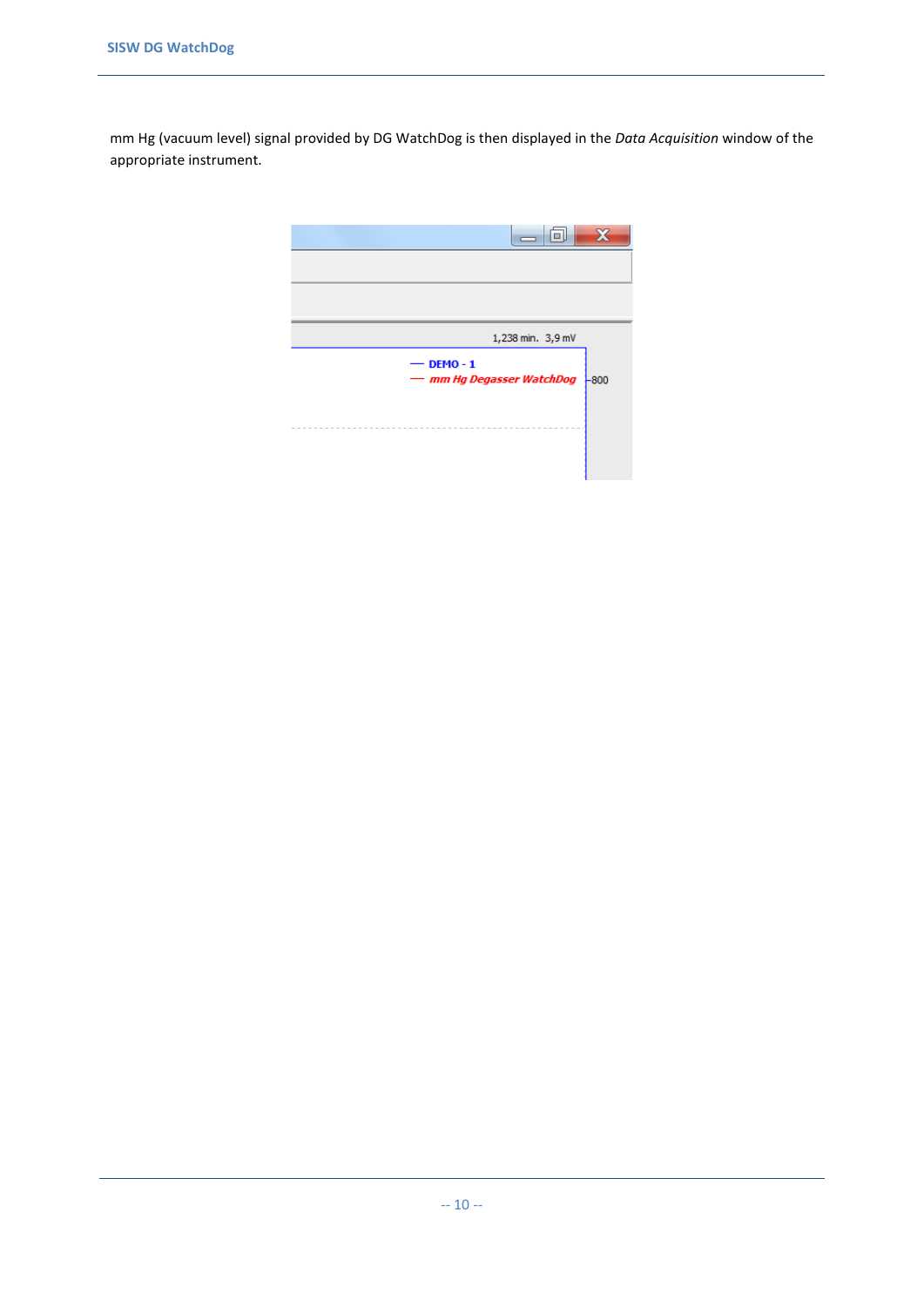#### <span id="page-10-0"></span>DATAAPEX UNI SETUP

|                       | DataApex UNI Setup                                  |       | $\overline{\mathbf{x}}$ |
|-----------------------|-----------------------------------------------------|-------|-------------------------|
| <b>Ruby Script:</b>   | ILS\Uni_Drivers\SISW\SISwSystecDegasserInterface.rb |       | $\cdots$                |
| Port:                 | SISW DG-WATCHDOG - SIWL2NG3                         | ▼     | Autodetect              |
|                       | Property                                            | Value |                         |
| DG WatchDog Name<br>1 |                                                     |       | Degasser WatchDog       |
|                       |                                                     |       |                         |
|                       |                                                     |       |                         |
|                       |                                                     |       |                         |
|                       |                                                     |       |                         |
|                       |                                                     |       |                         |
|                       |                                                     |       |                         |
|                       |                                                     |       |                         |
|                       |                                                     |       |                         |

DataApex UNI Setup dialog contains several items which can be modified.

#### RUBY SCRIPT

*Ruby Scrip* shows actually selected UNI Ruby script for the DG WatchDog device.

#### PORT

*Port* serves for selecting the DG WatchDog.

#### INSTRUMENT NAME (DG WATCHDOG NAME)

*DG WatchDog Name* allows customize the name of the instrument. This name (in the *Value* column) will be used throughout the Clarity station.